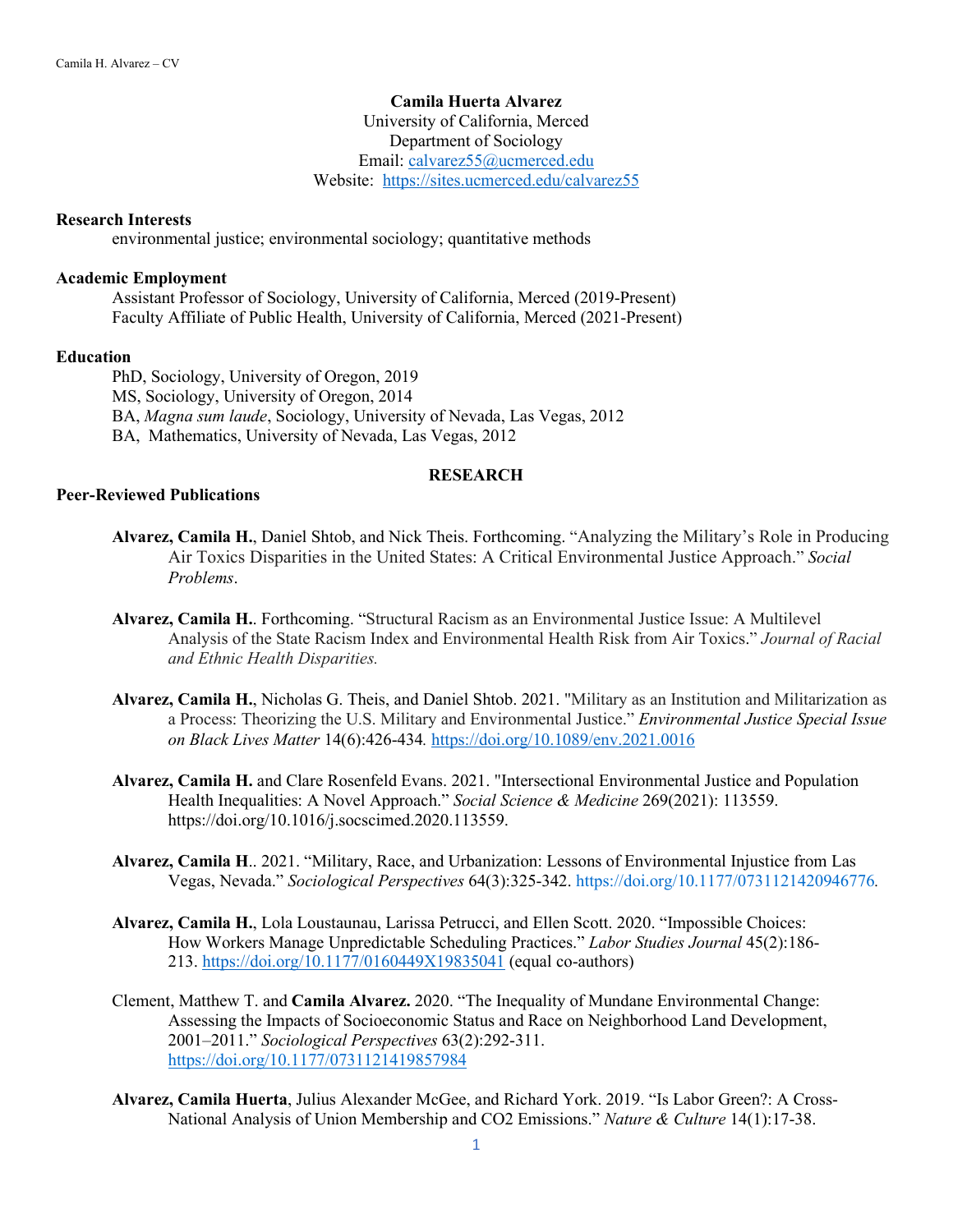- **Alvarez, Camila H.** and Kathryn G. Norton-Smith. 2018. "Environmental Inequality in Latino Destinations: Estimated Cancer Risk from Air Toxics in Latino Traditional and New Destinations." *Socius* 4:<https://journals.sagepub.com/doi/full/10.1177/2378023118796931> *\*\*Honorable Mention for the 2018 Marvin E. Olsen Student Paper Award (ASA's section for Environmental Sociology)*
- **Alvarez, Camila Huerta.** 2016. "Militarization and Water: A Cross-National Analysis of Militarism and Freshwater Withdrawals." *Environmental Sociolog*y 2(3):298-305.
- McGee, Julius and **Camila Alvarez**. 2016. "The Metabolic Rift of Certified Organic Farming." *Sustainability*. 8(2):115.

### **Working Papers and Manuscripts in Preparation**

- **Alvarez**, **Camila H.,** Anna Calasanti, Clare Rosenfeld Evans, and Kerry Ard. "Intersectionality and Air Toxins: A National Study" *Under review.*
- Erickson, Natasha, **Camila H. Alvarez**, Clare Rosenfeld Evans, and Raoul Liévanos. "Low Birth Weight Inequalities Among California Census Tracts: An Intersectional Approach." *In preparation*.
- Theis, Nicholas, **Camila H. Alvarez**, and Daniel Shtob. "The Military, Intersectionality, and Environmental Health: An Analysis of Intersectional Environmental Health Consequences of US Military." *In preparation.*

## **PRESENTATIONS**

### **Invited presentations**

2021. "Intersectional Environmental Justice and Population Health Inequalities: A Novel Approach." Department of Sociology Colloquium. Vanderbilt University.

2021. "Is Labor Green? A Cross-National Panel Analysis of Unionization and Carbon Dioxide Emissions." Freedom of Association, the Climate Crisis, and Modern Slavery panel, The Freedom of Association Summit, Electronics Watch.

2021. "Intersectionality and Data Analysis Workshop." The Institute in Critical Quantitative, Computational, and Mixed Methodologies, John Hopkins University.

2021. "Intersectional Environmental Justice and Population Health Inequalities: A Novel Approach." Environmental Health Equity: Moving Evidence to Action, The California Initiative for Health Equity and Action.

2021. "Intersectional Environmental Justice and Population Health Inequalities: A Novel Approach." Intersectionality and Environmental Justice Webinar, The Collaborative on Health and the Environment.

2020. "Military, Race, and Air Toxics: Exploring the Military's Role in Producing Environmental Inequality in the United States." Environmental System Seminar, UC Merced.

2019. "Intersectional Environmental Justice and Population Health Inequalities: A Novel Approach." Public Health Seminar, UC Merced.

### **National and Regional Meetings**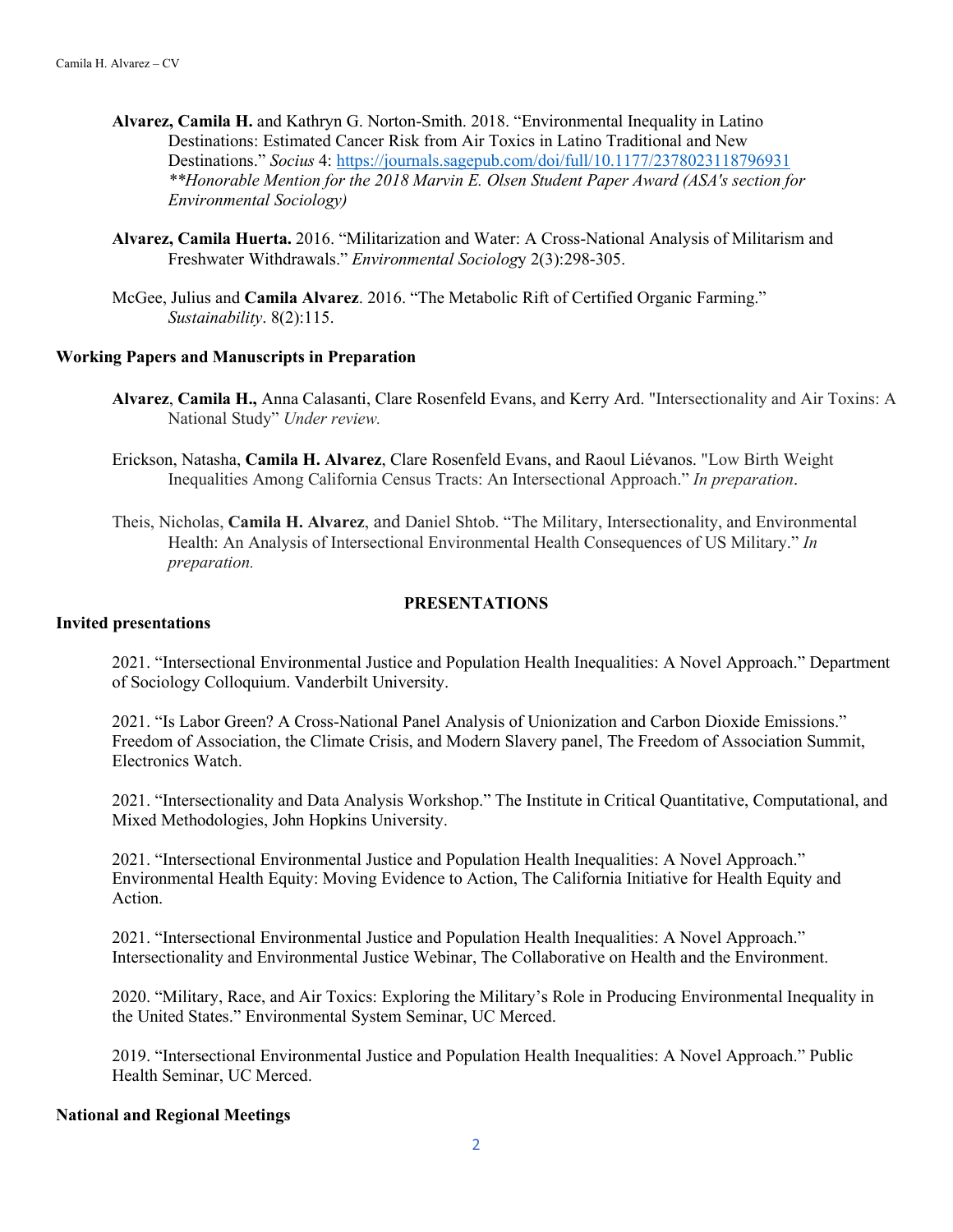2021. "The Military, Intersectionality, and Environmental Health: An Analysis of Intersectional Environmental Health Consequences of US Military" with with Nicholas Theis and Daniel Shtob. Annual Meeting 2021, American Sociological Association.

2021. "Structural Racism as Environmental Injustice" with Kathryn Norton-Smith. Toxic Equilibrium: Structural Racism and Public Health Inequities, The Racism Lab and The Institute for Social Research, the University of Michigan.

2020. "An Intersectional Approach to Examine the Patterning of Industrial Air Toxics Exposures" with Anna Calasanti, Clare Rosenfeld Evans, and Kerry Ard. Annual Meeting 2020, American Sociological Association.

2020. "Militarization, Race, and Air Toxins: A Critical Environmental Justice Approach to the Treadmill of Destruction" with Daniel Shtob, and Nick Theis. Annual Meeting 2020, Pacific Sociological Association. *\*Cancelled due to COVID-19*

2018. "Environmental Inequality in Latino Destinations: Estimated Cancer Risk from Air Toxins in Latino Traditional and Emerging Destinations" with Kathryn Norton-Smith. Annual Meeting 2018, American Sociological Association.

2017. "Socio-Economic and Racial Inequalities in Estimated Cancer Risks from Air Toxics in Las Vegas, Nevada." Annual Meeting 2017. American Sociological Association.

2014. "Militarism, Modernization, and Freshwater Withdrawals." Annual Meeting 2014, American Sociological Association.

2012. "New Urbanism Theory and Community Health in Las Vegas." Annual Meeting 2012, American Sociological Association.

2011. "Understanding Individuals' Attitudes and Behaviors Towards Green Technologies and Ecological Practices." Annual Meeting 2011, Pacific Sociological Association.

### **Grants**

Alvarez, Camila H. and Charlie Eaton. "Developing Du Bois Course Material for SOC 10 and SOC 15," Zero-Cost Course Material Grant, UC Merced, \$1500. Status: **Funded**. (August 2021-July 2021)

Alvarez, Camila H. (Principal Investigator). "Intersectional Environmental Inequalities Across Race, Ethnicity, and Immigrant Status: A Critical Race Quantitative Approach," Center for the Humanities, UC Merced, \$2000.00. Status: **Funded**. (January 2021 – December 2021).

# **TEACHING**

### **University of California, Merced**

Graduate Environmental Sociology (Fall 2020) Social Research Methods (Fall 2019, Fall 2020) Environmental Sociology (Fall 2019, Spring 2021, Fall 2021) Urban Inequalities (Fall 2021)

### **University of Oregon**

Social Research Methods (Online Summer 2018) Social Theory (Fall 2017)